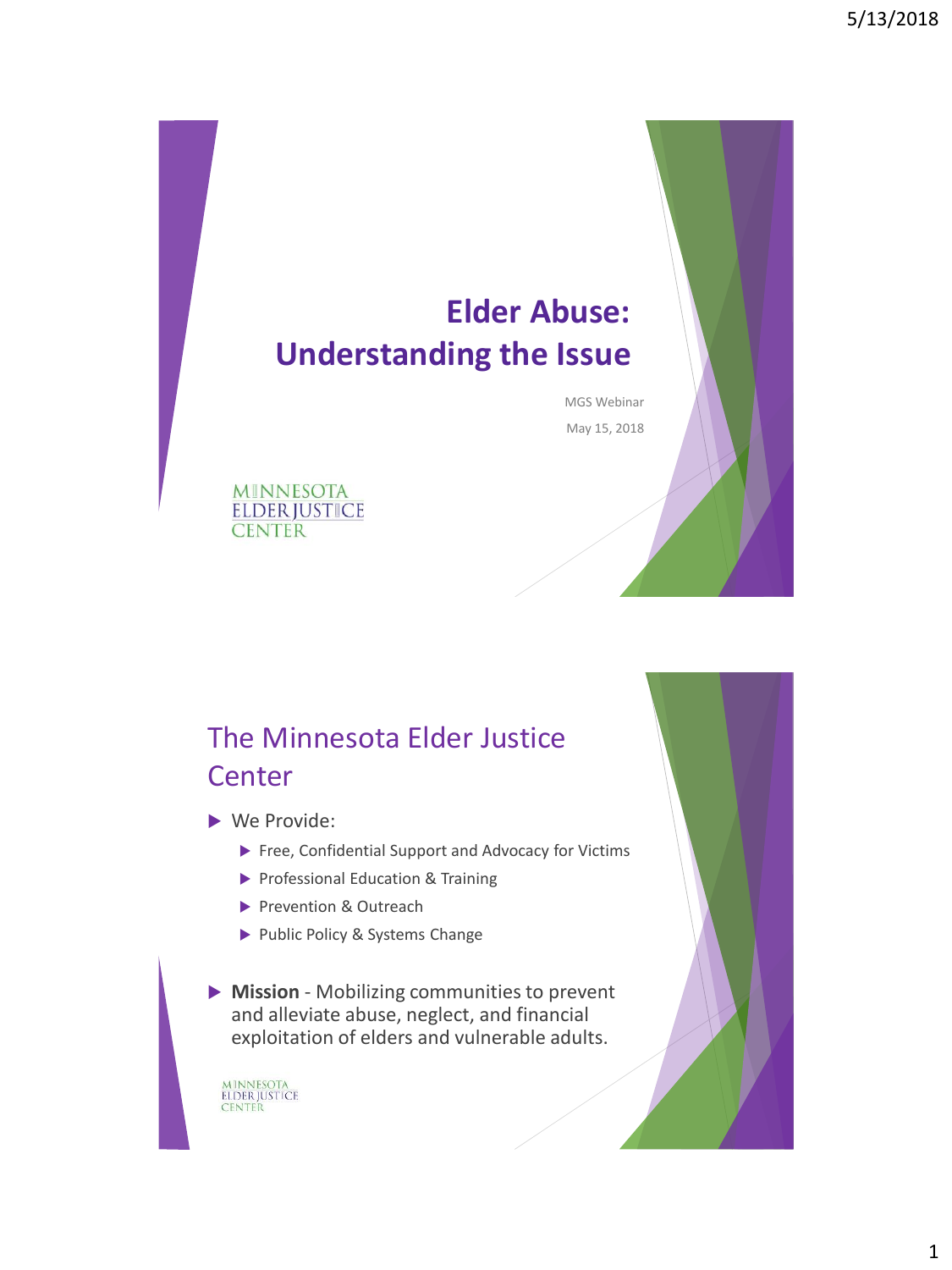## Elder Abuse: toward a definition…

In general, elder abuse is any knowing, intentional, or negligent act by a caregiver or any other person that causes harm or a serious risk of harm to an older adult.



## Prevalence

- ▶ 1,000,000 2,000,000 adults in later life in U.S. are victims of abuse $<sup>1</sup>$ </sup>
- $\triangleright$  1 in 10 persons over the age 60 are victims of elder abuse $^2$
- Victims of elder financial abuse in U.S. lose *at least* \$3 Billion each year<sup>3</sup>
- Elders who experienced abuse had a 300% higher risk of death when compared to those who had not been abused. 4

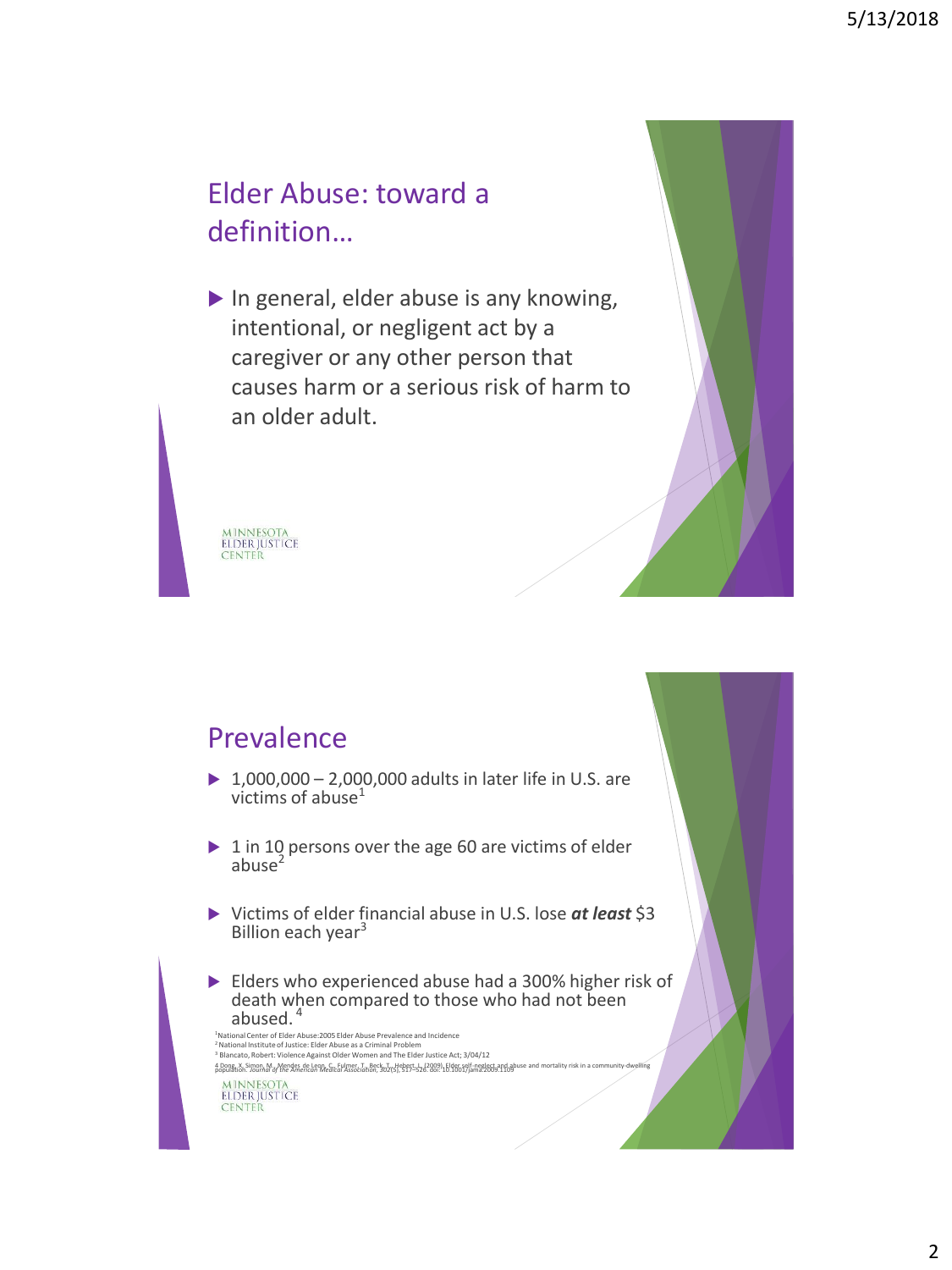## Types of Abuse

- ▶ Domestic Violence Late in Life
- Physical abuse
- ▶ Emotional abuse
- $\blacktriangleright$  Sexual abuse
- $\blacktriangleright$  Spiritual abuse
- **Financial Exploitation**
- Neglect
- Self Neglect

MINNESOTA<br>ELDER JUSTICE<br>CENTER



6

## Where does Elder Abuse Occur?

- ▶ Facility settings
- Public settings
- $\blacktriangleright$  Private residences
- Studies show that nearly 60% of reported maltreatment of older adults is perpetrated by a family member.

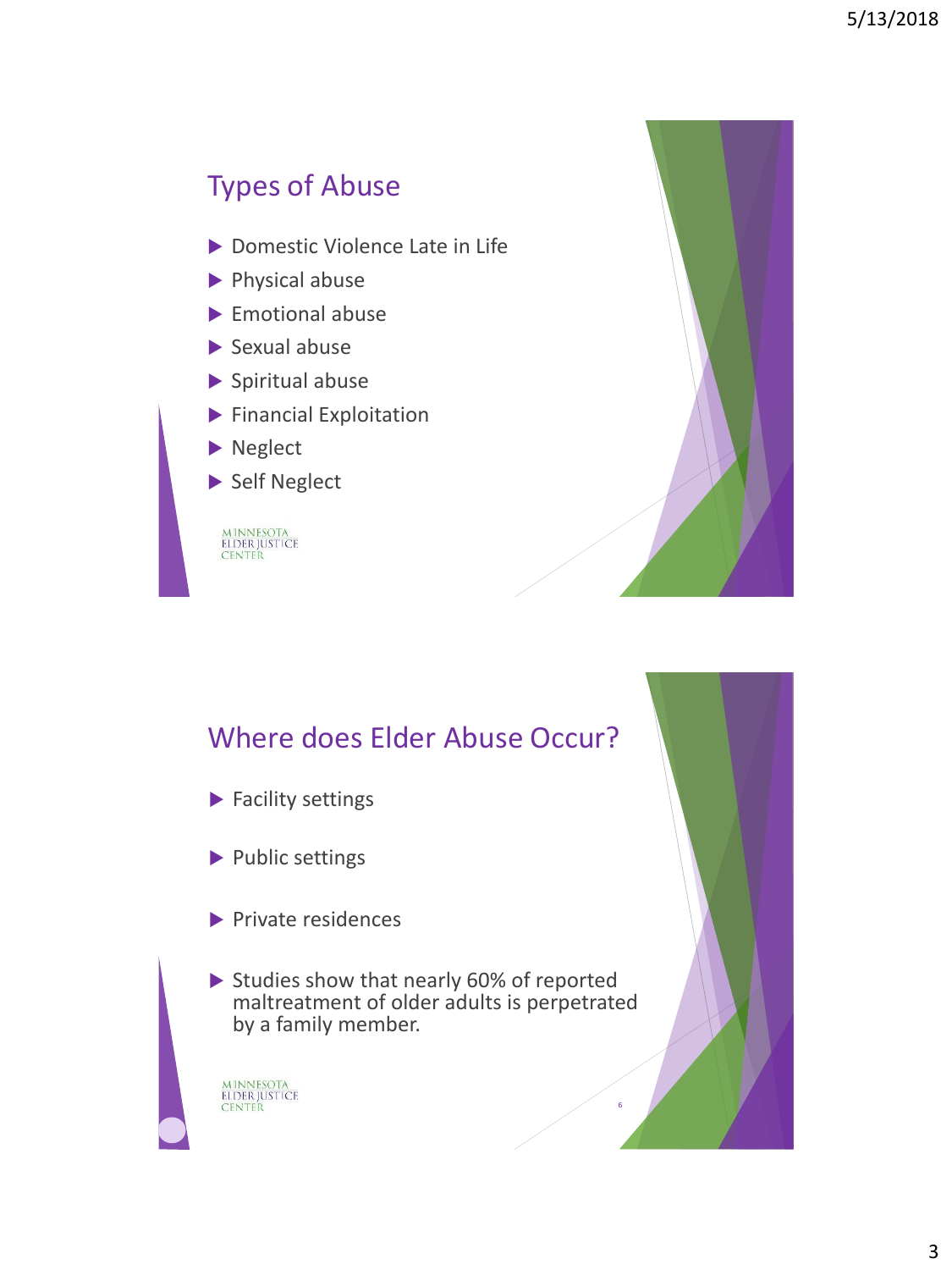## Our Approach

- ▶ Older Adults and Vulnerable Adults
	- MN Vulnerable Adult Act
- Intervention Stopping Abuse that is **Occurring**
- Prevention Strategies to Reduce and Eliminate Abuse

MINNESOTA<br>ELDER JUSTICE<br>CENTER



## Lead Investigative Agencies in Minnesota

- $\rightharpoonup$  APS
- MDH-OHFC
- ▶ DHS Licensing
- ▶ Law Enforcement

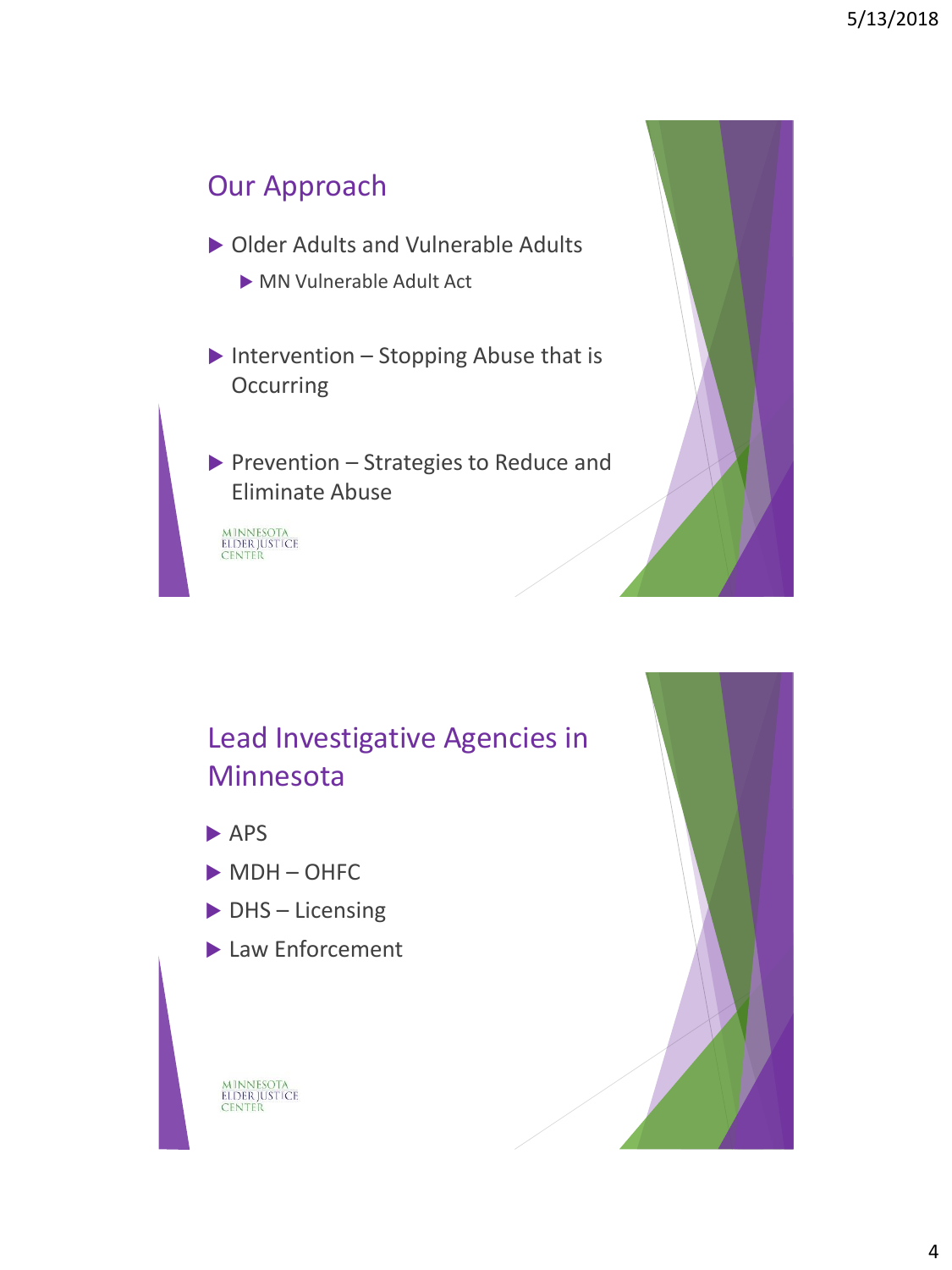## Two Categories of Vulnerable Adults in MN

### Categorical

- Receives services licensed by DHS, MDH
- Facilities or services

#### $\blacktriangleright$  Functional

- Impaired, cannot meet basic needs
- Cannot protect themselves from maltreatment

MINNESOTA<br>ELDER JUSTICE<br>CENTER

## Numbers of Reports in MN

- In 2017 57,180 Total **Reports** of Maltreatment/Abuse\*
	- $\blacktriangleright$  APS 27,969 reports
		- Investigated 7,963 investigations
		- $\blacktriangleright$  True 742
		- $\blacktriangleright$  False 3,170
		- $\blacktriangleright$  Inconclusive 2,154
		- $\blacktriangleright$  Unable to Investigate 1,897
	- $\triangleright$  OHFC 22,961 reports
	- $\triangleright$  DHS Licensing 6,250 reports

#### MINNESOTA<br>ELDER JUSTICE **CENTER** https://mn.gov/dhs/partners-a protection/

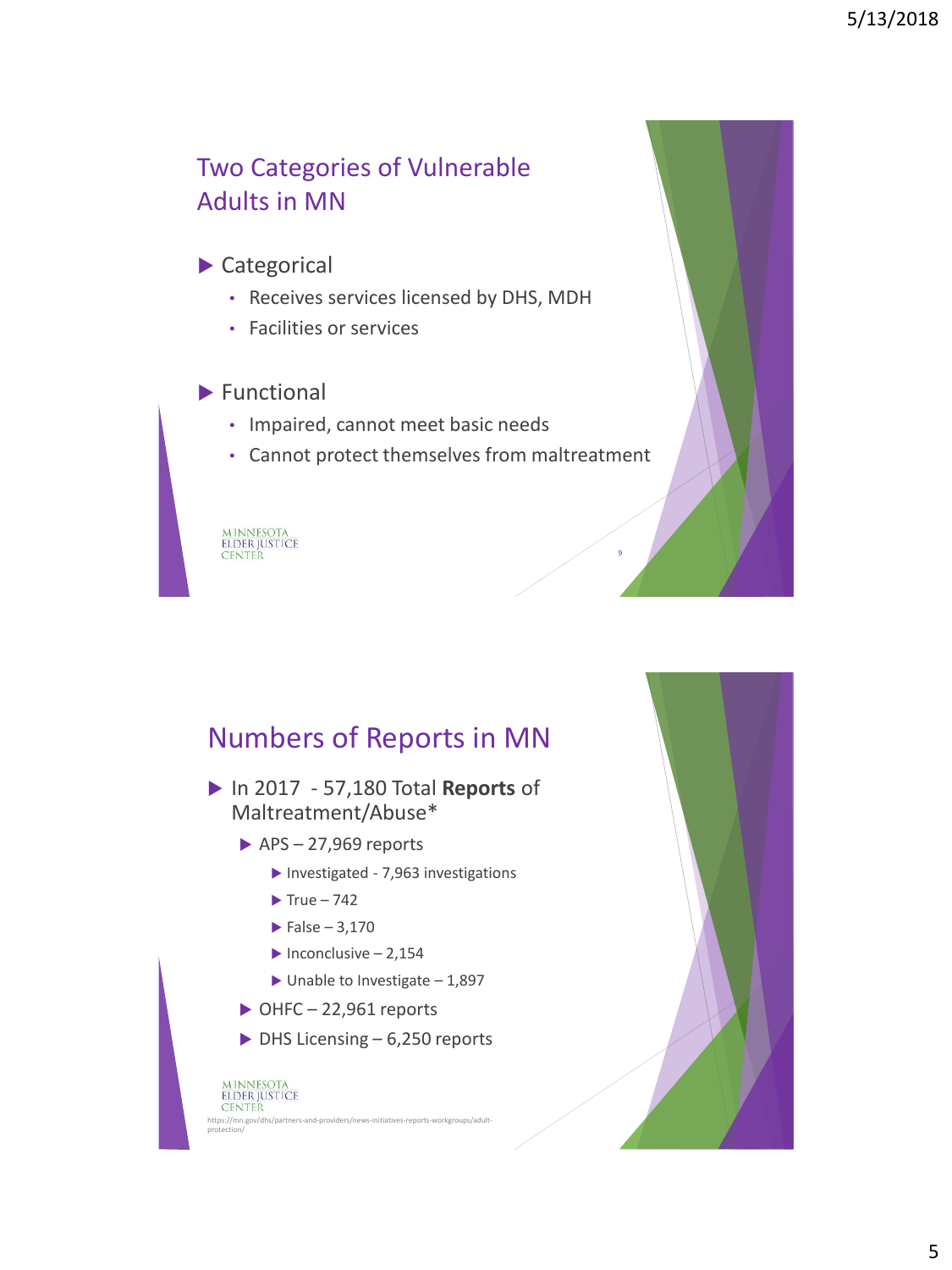

## Preventing Abuse & Maltreatment in Facilities

- ▶ Same Goal, Sometimes Different Approaches
- Training of Staff & Management

- ▶ Culture of Zero Tolerance of Abuse & Maltreatment
- Individualized Abuse Prevention Plans

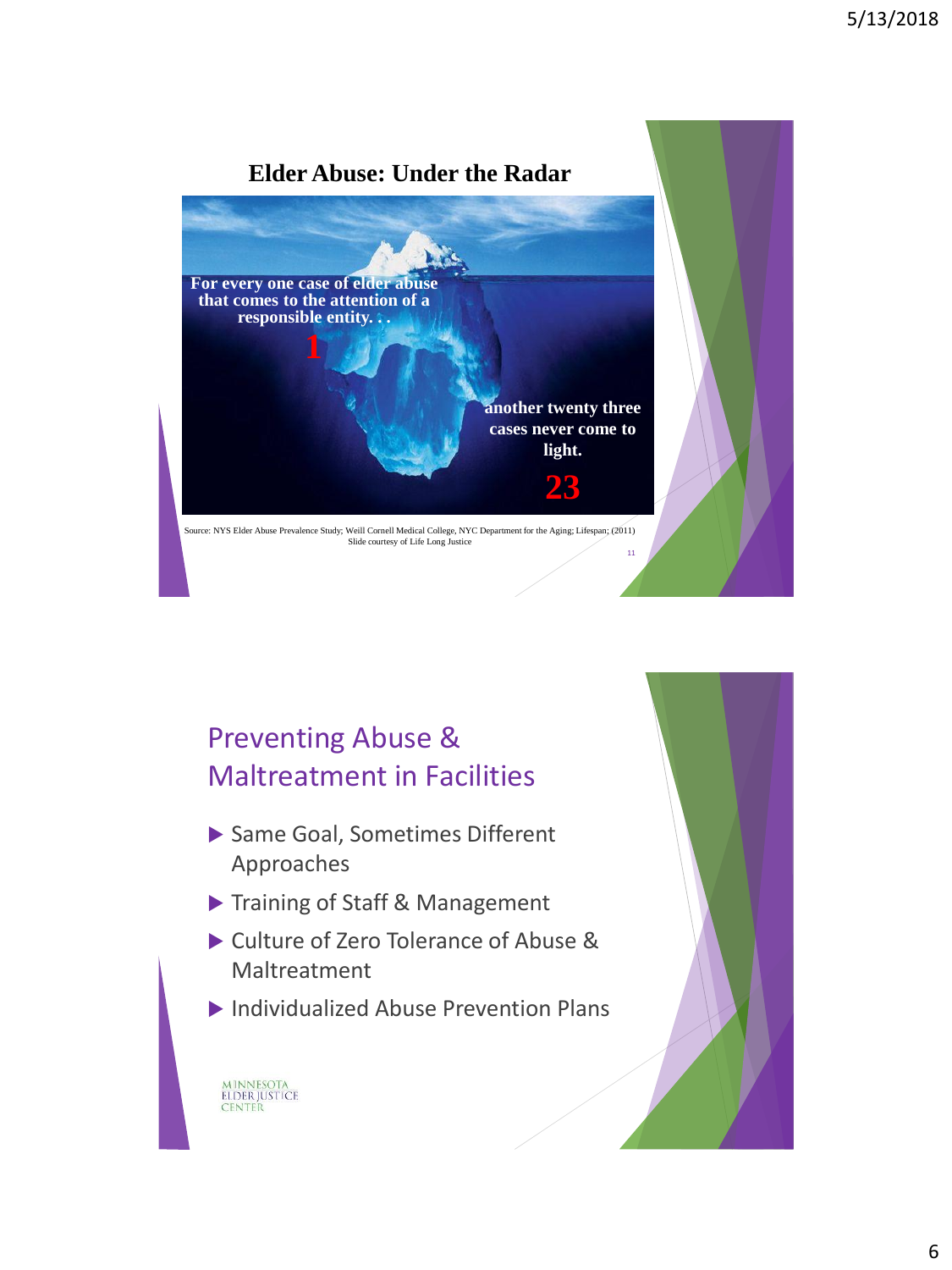## Preventing Abuse & Maltreatment in Facilities

- Accountability
	- When something bad happens, it helps prevent future potential incident or maltreatment
- Protections for Consumers/Patient/Resident – similar to other industries and settings
- **Regulations for Owners**

MINNESOTA<br>ELDER JUSTICE<br>CENTER

## Future Training and **Conversations**

- Complex problem, complex solutions not a one size fits all
- Different approaches and solutions for elder abuse in the community when loved ones are perpetrators

MINNESOTA<br>ELDER JUSTICE

CENTER